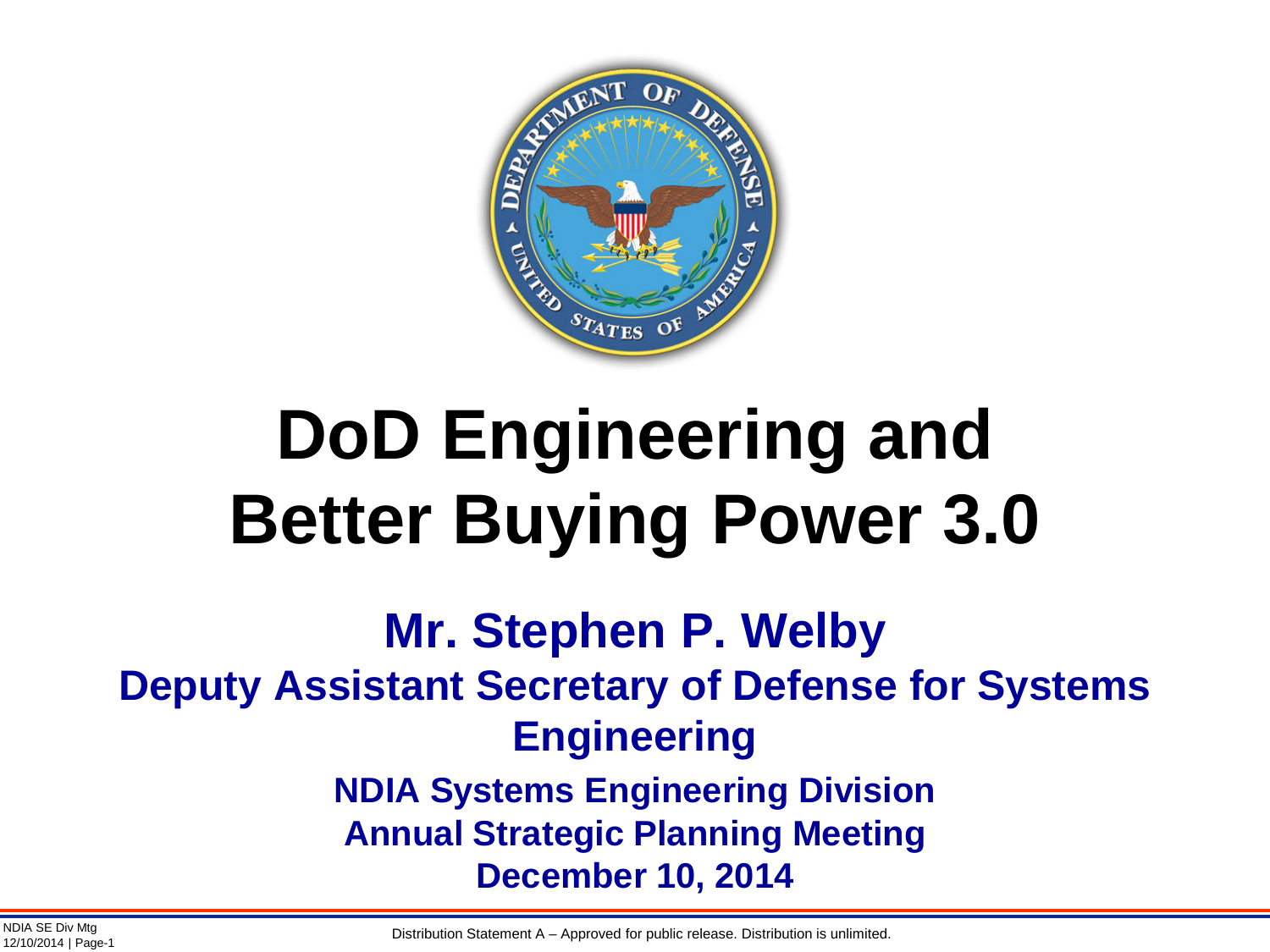



**Systems Engineering focuses on engineering excellence − the creative application of scientific principles:**

- **To design, develop, construct, and operate complex systems**
- **To forecast their behavior under specific operating conditions**
- **To deliver their intended function while addressing economic efficiency, environmental stewardship, and safety of life and property**

*DASD(SE) Mission: Develop and grow the Systems Engineering capability of the Department of Defense – through engineering policy, continuous engagement with component Systems Engineering organizations, and through substantive technical engagement throughout the acquisition life cycle with major and selected acquisition programs*

*U.S. Department of Defense is the World's Largest Engineering Organization*

- *Over 108,000 Uniformed and Civilian Engineers*
- *Over 39,000 in the Engineering (ENG) Acquisition Workforce*

**A Robust Systems Engineering Capability Across the Department Requires Attention to Policy, Practice, and People**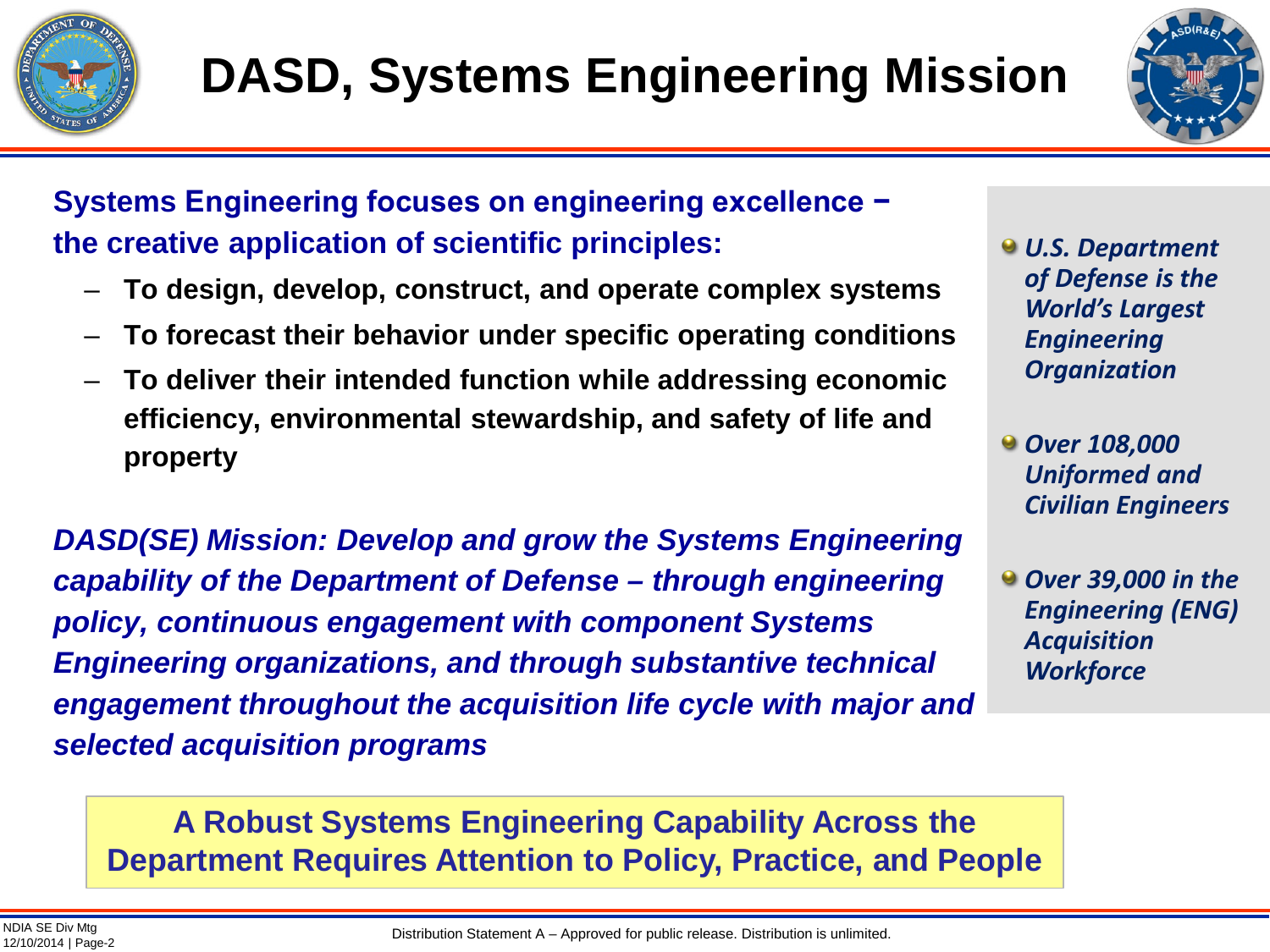

# **DASD(SE) Key Responsibilities**



### • **Program Engagement**

- Serve as principal engineering advisor to the SECDEF and USD(AT&L) in support of critical acquisition decisions
- Provide continuous engineering oversight and mentoring of Major DoD Programs to identify, assess, and mitigate engineering risk; focus on helping ensure program success
- Serve as approval authority for Systems Engineering Plans for all Major DoD Programs
- Certify completeness of Preliminary Design Reviews and Critical Design Reviews for all Major DoD Programs

### • **Policy and Guidance**

- Develop engineering, manufacturing, reliability, program protection, and modeling and simulation policy and guidance for the DoD
- Serve as Defense Standardization Executive approve military standards and coordinate DoD engagement on non-military standards

### • **Technical Workforce Development**

– Provide functional leadership for the Non-Construction (Engineering) and the Acquisition (ENG and PQM) workforce

### • **Engineering Research and Development**

- Sponsor the DoD Systems Engineering Research Center (SERC) University Affiliated Research Center (UARC)
- Sponsor the MITRE National Security Engineering Center (NSEC) Federally Funded Research and Development Center (FFRDC)

Reference: DoDI 5134.16, Deputy Assistant Secretary of Defense for Systems Engineering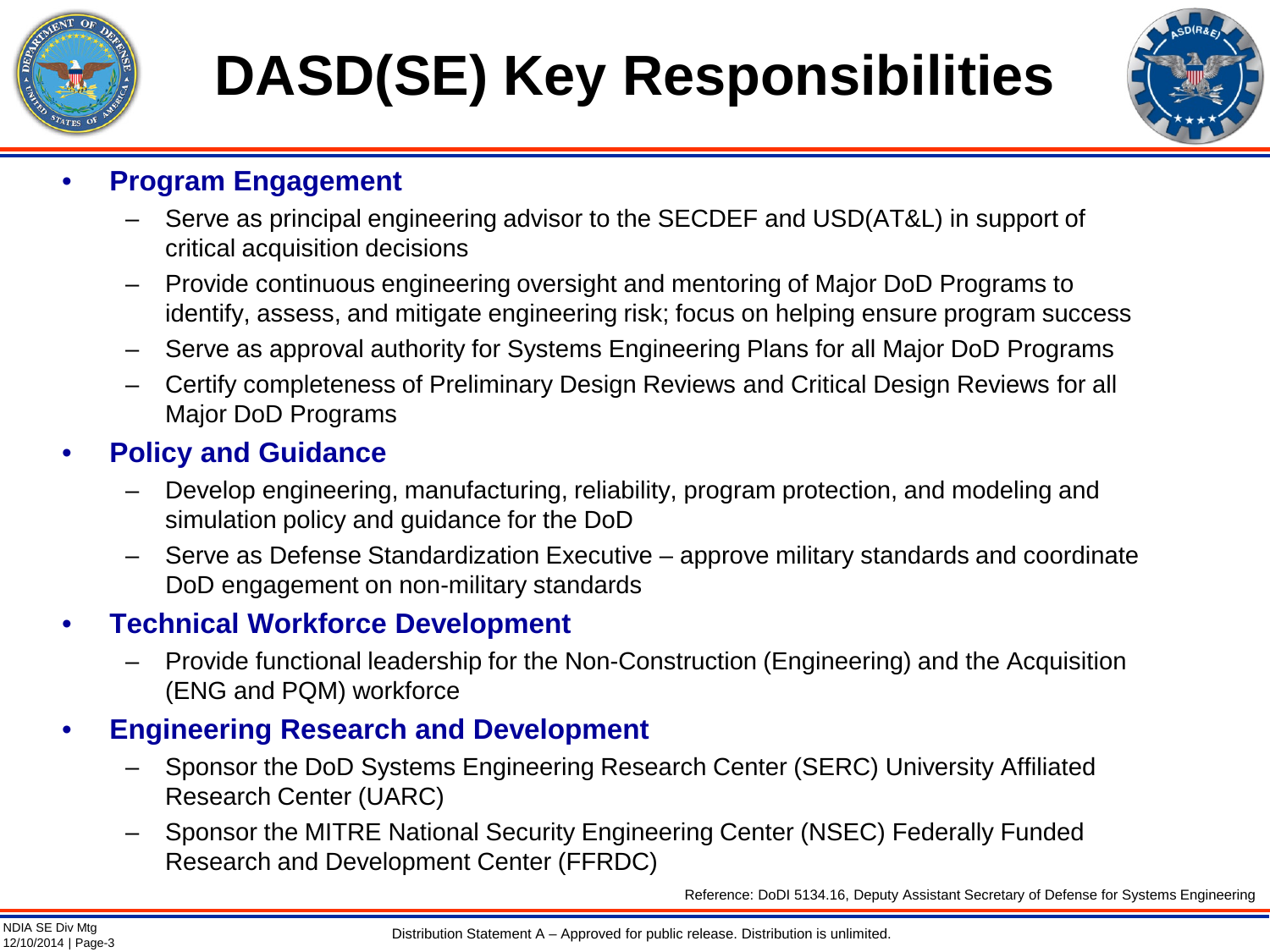

# **DASD, Systems Engineering**



**DASD, Systems Engineering Stephen Welby Principal Deputy Kristen Baldwin**





**Major Program Support James Thompson**

*Supporting USD(AT&L) Decisions with Independent Engineering Expertise*

- **Engineering Assessment / Mentoring of Major Defense Programs**
- **Program Support Assessments**
- **Overarching Integrated Product Team and Defense Acquisition Board Support**
- **Systems Engineering Plans**
- **Systemic Root Cause Analysis**
- **Development Planning/Early SE**
- **Program Protection**



*Leading Systems Engineering Practice in DoD and Industry*

- **Systems Engineering Policy and Guidance**
- **Technical Workforce Development**
- **Specialty Engineering (System Safety, Reliability and Maintainability, Quality, Manufacturing, Producibility, Human Systems Integration)**
- **Security, Anti-Tamper, Counterfeit Prevention**
- **Standardization**
- **Engineering Tools and Environments**

**Providing technical support and systems engineering leadership and oversight to USD(AT&L) in support of planned and ongoing acquisition programs**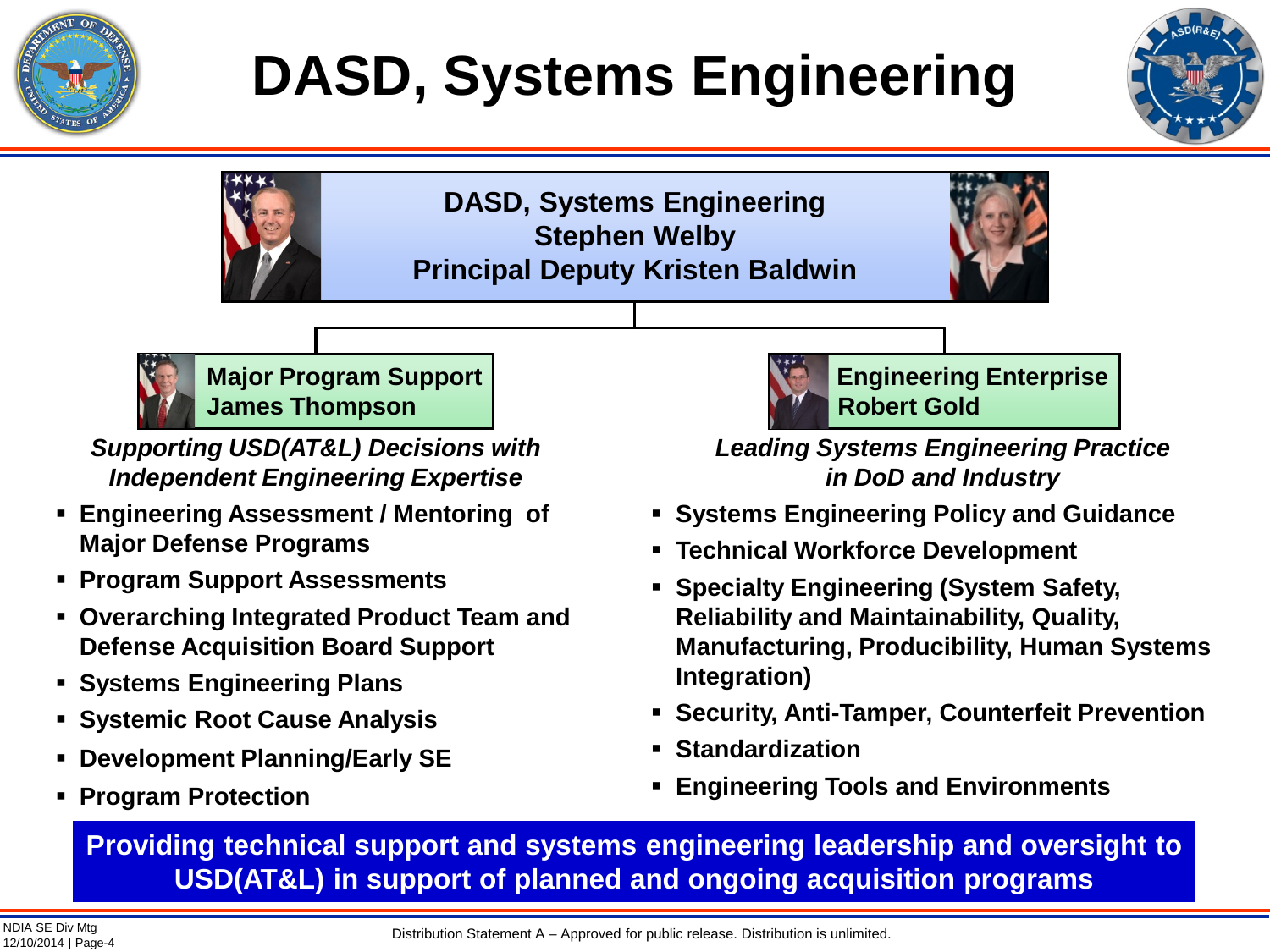

## **Better Buying Power 3.0 (Draft)**

**Achieving Dominant Capabilities Through Technical Excellence and Innovation**



#### **Achieve Affordable Programs**

• **Continue to set and enforce affordability caps**

### **Achieve Dominant Capabilities While Controlling Lifecycle Costs**

- **Strengthen and expand "should cost" based cost management**
- **Build stronger partnerships between the acquisition, requirements, and intelligence communities**
- **Anticipate and plan for responsive and emerging threats**
- **Institutionalize stronger DoD level Long Range R&D Planning**

### **Incentivize Productivity in Industry and Government**

- **Align profitability more tightly with Department goals**
- **Employ appropriate contract types, but increase the use of incentive type contracts**
- **Expand the superior supplier incentive program across DoD**
- **Increase effective use of Performance-Based Logistics**
- **Remove barriers to commercial technology utilization**
- **Improve the return on investment in DoD laboratories**
- **Increase the productivity of IR&D and CR&D**

### **Incentivize Innovation in Industry and Government**

- **Increase the use of prototyping and experimentation**
- **Emphasize technology insertion and refresh in program planning**
- **Use Modular Open Systems Architecture to stimulate innovation**
- **Increase the return on Small Business Innovation Research (SBIR)**
- **Provide draft technical requirements to industry early and engage industry in funded concept definition to support requirements definition**
- **Provide clear "best value" definitions so industry can propose and DoD can choose wisely**

#### **Eliminate Unproductive Processes and Bureaucracy**

- **Emphasize Acquisition Executive, Program Executive Office and Program Manager responsibility, authority, and accountability**
- **Reduce cycle times while ensuring sound investments**
- **Streamline documentation requirements and staff reviews**

### **Promote Effective Competition**

- **Create and maintain competitive environments**
- **Improve technology search and outreach in global markets**

### **Improve Tradecraft in Acquisition of Services**

- **Increase small business participation, including more effective use of market research**
- **Strengthen contract management outside the normal acquisition chain**
- **Improve requirements definition**
- **Improve the effectiveness and productivity of contracted engineering and technical services**

### **Improve the Professionalism of the Total Acquisition Workforce**

- **Establish higher standards for key leadership positions**
- **Establish stronger professional qualification requirements for all acquisition specialties**
- **Strengthen organic engineering capabilities**
- **Ensure the DoD leadership for development programs is technically qualified to manage R&D activities**
- **Improve our leaders' ability to understand and mitigate technical risk**
- **Increase DoD support for Science, Technology, Engineering and Mathematics (STEM) education**

### **Continue Strengthening Our Culture of Cost Consciousness, Professionalism, and Technical Excellence**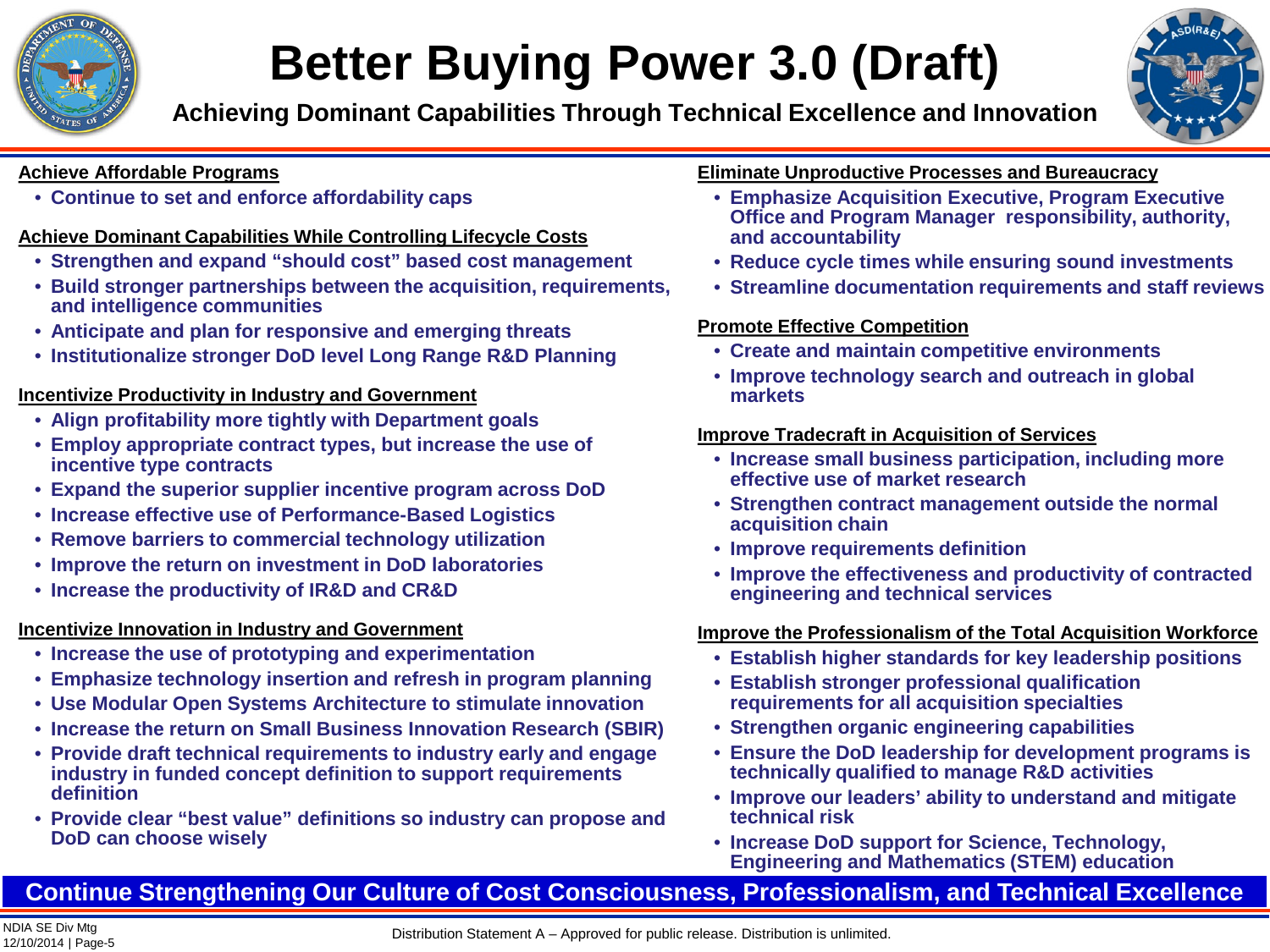

## **Better Buying Power 3.0 (Draft)**

**Achieving Dominant Capabilities Through Technical Excellence and Innovation**



#### **Achieve Affordable Programs**

• **Continue to set and enforce affordability caps**

#### **Achieve Dominant Capabilities While Controlling Lifecycle Costs**

- **Strengthen and expand "should cost" based cost management**
- **Build stronger partnerships between the acquisition, requirements, and intelligence communities**
- **Anticipate and plan for responsive and emerging threats**
- **Institutionalize stronger DoD level Long Range R&D Planning**

#### **Incentivize Productivity in Industry and Government**

- **Align profitability more tightly with Department goals**
- **Employ appropriate contract types, but increase the use of incentive type contracts**
- **Expand the superior supplier incentive program across DoD**
- **Increase effective use of Performance-Based Logistics**
- **Remove barriers to commercial technology utilization**
- **Improve the return on investment in DoD laboratories**
- **Increase the productivity of IR&D and CR&D**

### **Incentivize Innovation in Industry and Government**

- **Increase the use of prototyping and experimentation**
- **Emphasize technology insertion and refresh in program planning**
- **Use Modular Open Systems Architecture to stimulate innovation**
- **Increase the return on Small Business Innovation Research (SBIR)**
- **Provide draft technical requirements to industry early and engage industry in funded concept definition to support requirements definition**

### • **Provide clear "best value" definitions so industry can propose and Highlighted items are key opportunities for** *engineering community engagement*

#### **Eliminate Unproductive Processes and Bureaucracy**

- **Emphasize Acquisition Executive, Program Executive Office and Program Manager responsibility, authority, and accountability**
- **Reduce cycle times while ensuring sound investments**
- **Streamline documentation requirements and staff reviews**

### **Promote Effective Competition**

- **Create and maintain competitive environments**
- **Improve technology search and outreach in global markets**

#### **Improve Tradecraft in Acquisition of Services**

- **Increase small business participation, including more effective use of market research**
- **Strengthen contract management outside the normal acquisition chain**
- **Improve requirements definition**
- **Improve the effectiveness and productivity of contracted engineering and technical services**

#### **Improve the Professionalism of the Total Acquisition Workforce**

- **Establish higher standards for key leadership positions**
- **Establish stronger professional qualification requirements for all acquisition specialties**
- **Strengthen organic engineering capabilities**
- **Ensure the DoD leadership for development programs is technically qualified to manage R&D activities**
- **Improve our leaders' ability to understand and mitigate technical risk**
- **Increase DoD support for Science, Technology, Engineering and Mathematics (STEM) education**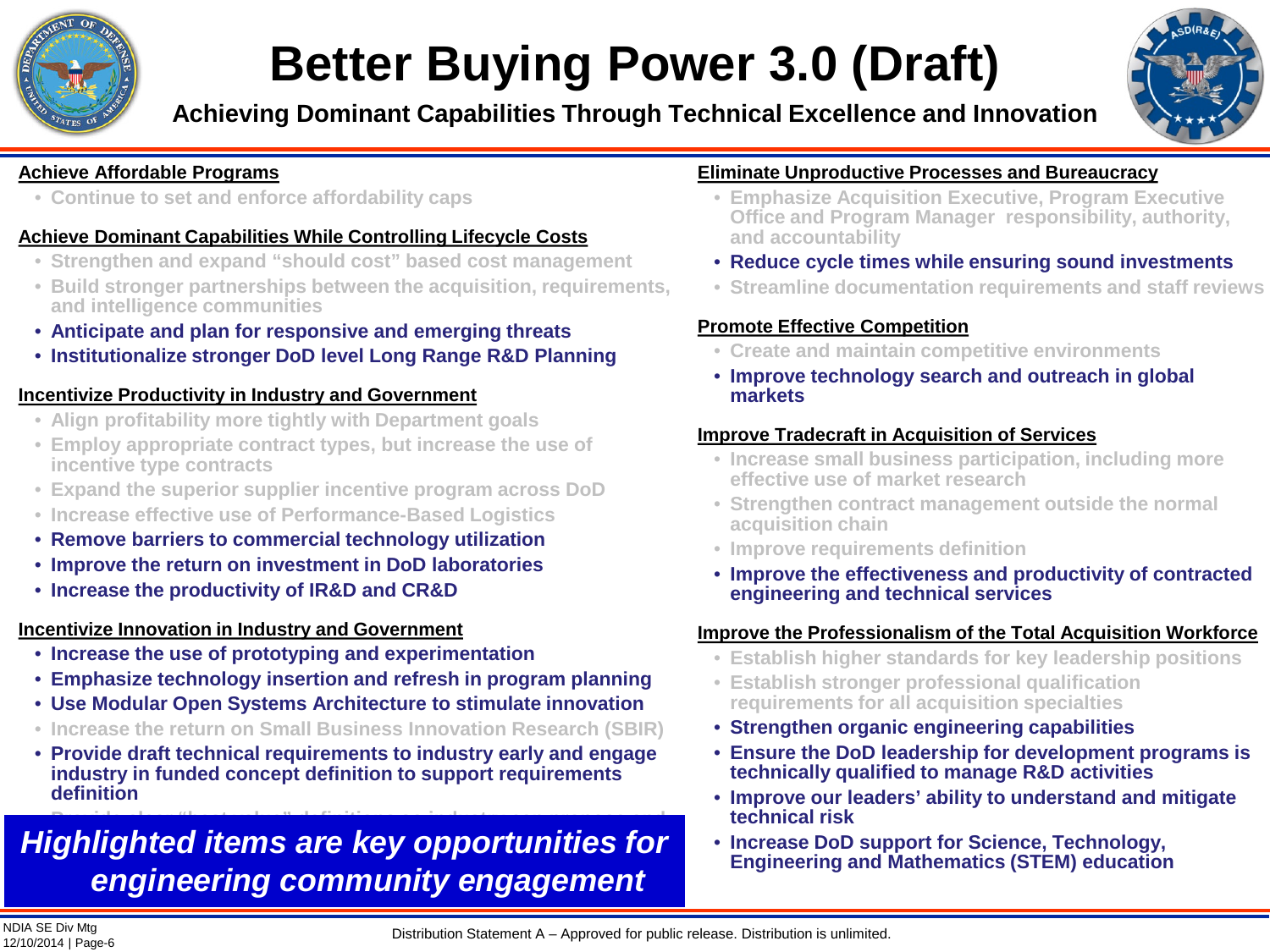

# **Institutionalize Stronger DoD Level Long-Range R&D Planning**



### • **Challenges**

- U.S. faces a potential loss of technological superiority in light of threat investments
- Threats have studied U.S. warfighting strengths and weaknesses and have identified effective countermeasures (e.g., global investments in Anti-Access/ Area Denial Capabilities, Electronic Warfare Modernization, etc.)
- Responding symmetrically to threat investments has limited value and imposes significant cost on U.S.
- Current DoD R&D planning is largely focused on mapping investments to critical technology areas; limited, focused investments on high-value game changers that challenge current operational concepts

### • **BBP 3.0 Opportunity**

- Initiate a DoD-level long-range plan to provide strategic R&D investment guidance (similar to that conducted in the 1970s) focused on identifying and accelerating enabling R&D that may lead to innovative capability concepts that:
	- Offer significant warfighting advantage over current capabilities
	- − Provide asymmetric advantages over potential threat capabilities
	- − Allow the U.S. to cost-effectively shape the trajectory of future military materiel competition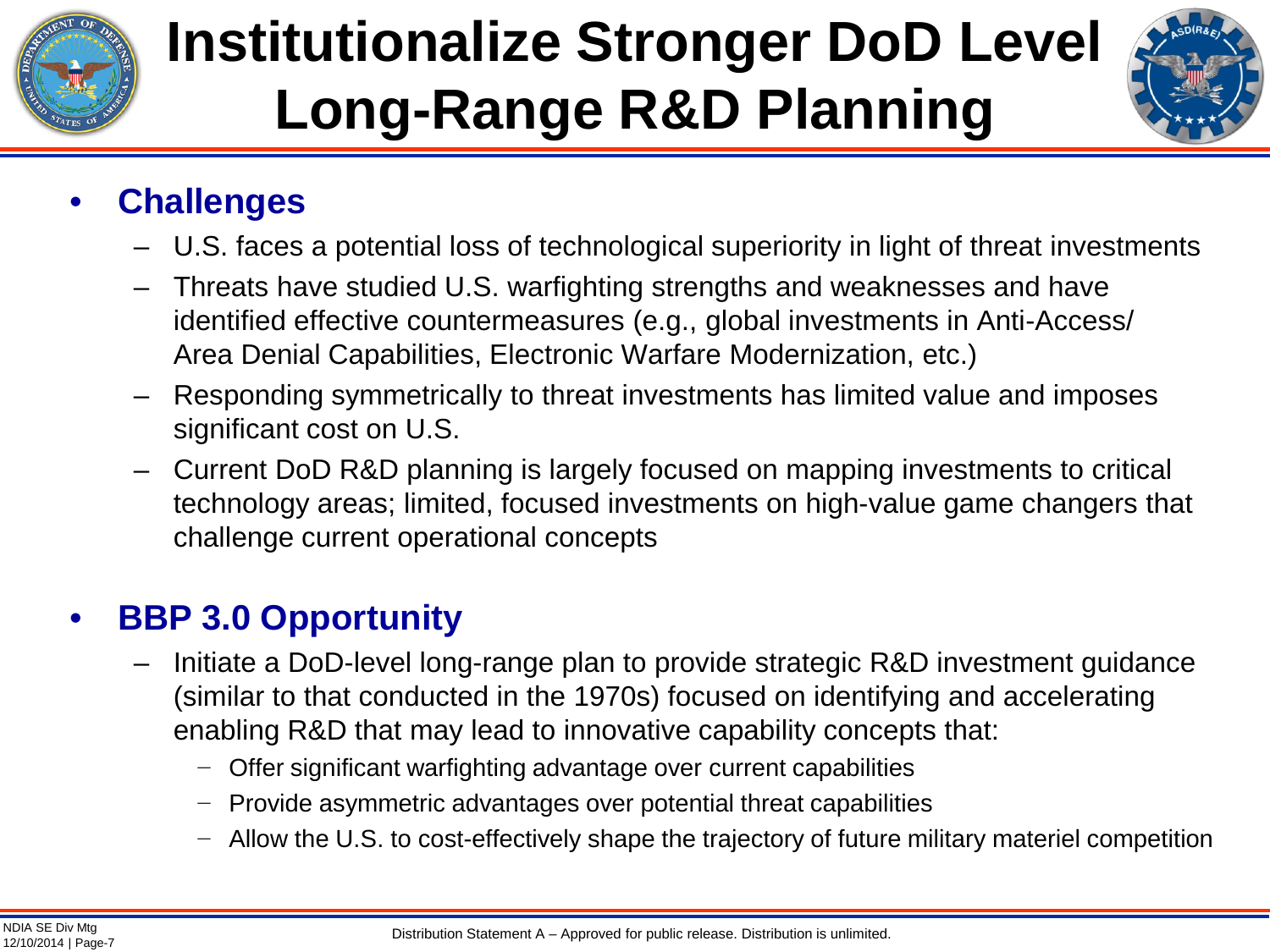

# **Defense Innovation Initiative (DII)**



**SECRETARY OF DEFENSE 1000 DEFENSE PENTAGON WASHINGTON, DC 20301-1000** 

NOV 15 2014

MEMORANDUM FOR DEPUTY SECRETARY OF DEFENSE SECRETARIES OF THE MILITARY DEPARTMENTS CHAIRMAN OF THE JOINT CHIEFS OF STAFF UNDER SECRETARIES OF DEFENSE DEPUTY CHIEF MANAGEMENT OFFICER CHIEFS OF THE MILITARY SERVICES CHIEF OF THE NATIONAL GUARD BUREAU DIRECTOR, COST ASSESSMENT AND PROGRAM EVALUATION DIRECTOR, OPERATIONAL TEST AND EVALUATION GENERAL COUNSEL OF THE DEPARTMENT OF DEFENSE INSPECTOR GENERAL OF THE DEPARTMENT OF DEFENSE ASSISTANT SECRETARIES OF DEFENSE DEPARTMENT OF DEFENSE CHIEF INFORMATION OFFICER ASSISTANTS TO THE SECRETARY OF DEFENSE DIRECTORS OF THE DEFENSE AGENCIES DIRECTORS OF THE DOD FIELD ACTIVITIES

SUBJECT: The Defense Innovation Initiative

I am establishing a broad. Department-wide initiative to pursue innovative ways to sustain and advance our military superiority for the 21<sup>st</sup> Century and improve business operations throughout the Department. We are entering an era where American dominance in key warfighting domains is croding, and we must find new and creative ways to sustain, and in some areas expand, our advantages even as we deal with more limited resources. This will require a focus on new capabilities and becoming more efficient in their development and fielding.

At a time of constrained and uncertain budgets, the demand for innovation must be Department-wide and come from the top. Accordingly, I am directing Deputy Sceretary of Defense Bob Work to oversee this effort. He will report back to me quarterly on progress we have made, and I will remain actively involved in overseeing all aspects of this effort.

We have always lived in an inherently competitive security environment and the past decade has proven no different. While we have been engaged in two large land mass wars over the last thirteen years, potential adversaries have been modernizing their militaries, developing and proliferating disruptive capabilities across the spectrum of conflict. This represents a clear and growing challenge to our military power.

I see no evidence that this trend will change. At the same time, downward fiscal pressure will constrain the way we have traditionally addressed threats to our military superiority and demand a more innovative and agile defense enterprise. We must take the initiative to ensure that we do not lose the military-technological superiority that we have long taken for granted.



http://www.defenseinnovationmarketplace.mil/resources/DefenseInnovationInitiative.pdf

**Secretary of Defense Chuck Hagel's November 15, 2014 memo, "The Defense Innovation Initiative" directs:** 

**"***A new long-range research and development planning program will identify, develop, and field breakthrough technologies and systems that sustain and advance the capability of U.S. military power***."**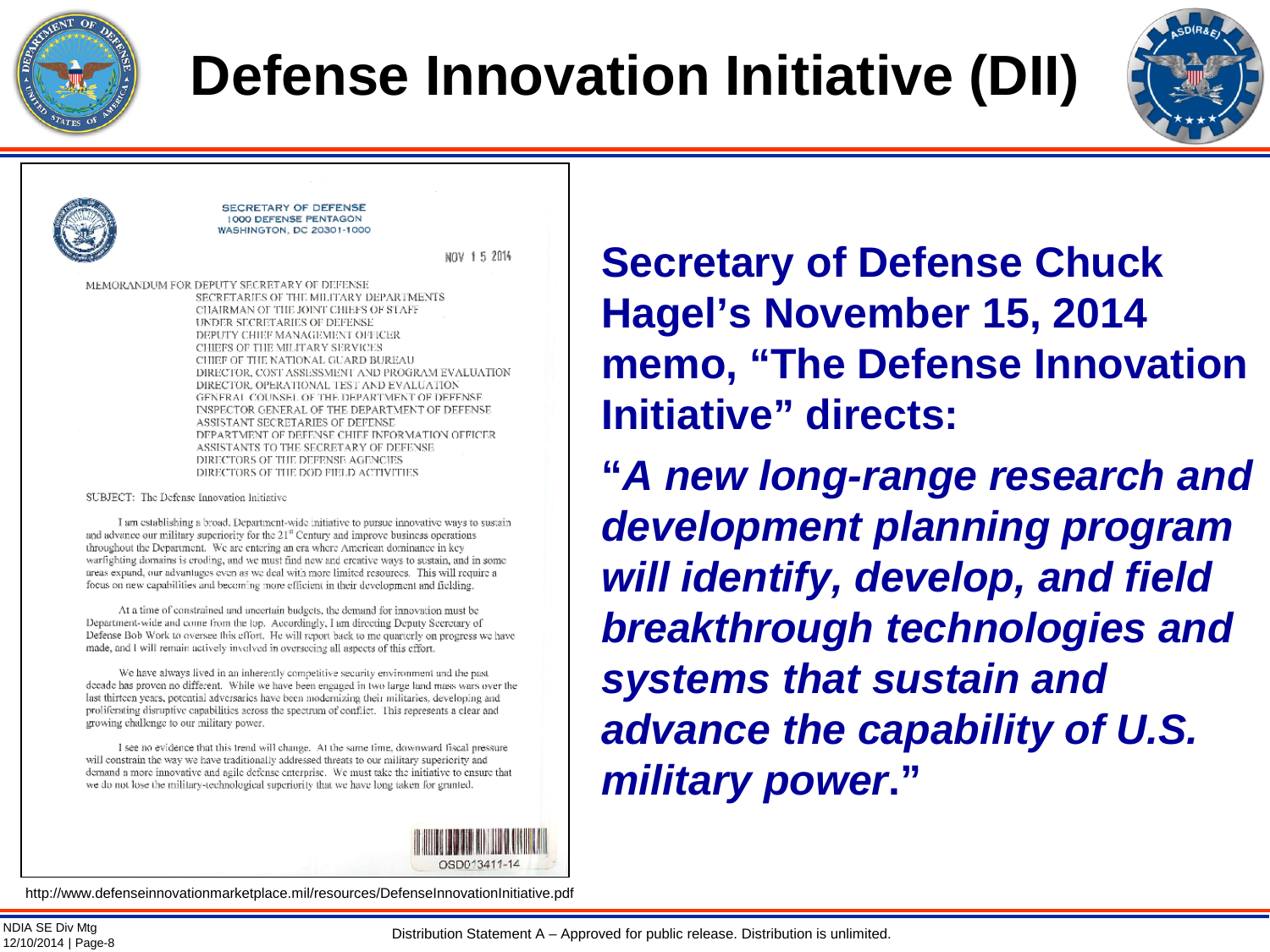



**We've accomplished this before. In the 1950s, President Eisenhower successfully offset the Soviet Union's conventional superiority through his New Look build-up of America's nuclear deterrent. In the 1970s, Secretary of Defense Harold Brown, working closely with Under Secretary – and future Defense Secretary – Bill Perry, shepherded their own offset strategy, establishing the Long-Range Research and Development Planning Program that helped develop and field revolutionary new systems, such as extended-range precision-guided munitions, stealth aircraft, and new intelligence, surveillance, and reconnaissance platforms.**

> **Remarks by Secretary Chuck Hagel Reagan National Defense Forum November 15, 2014**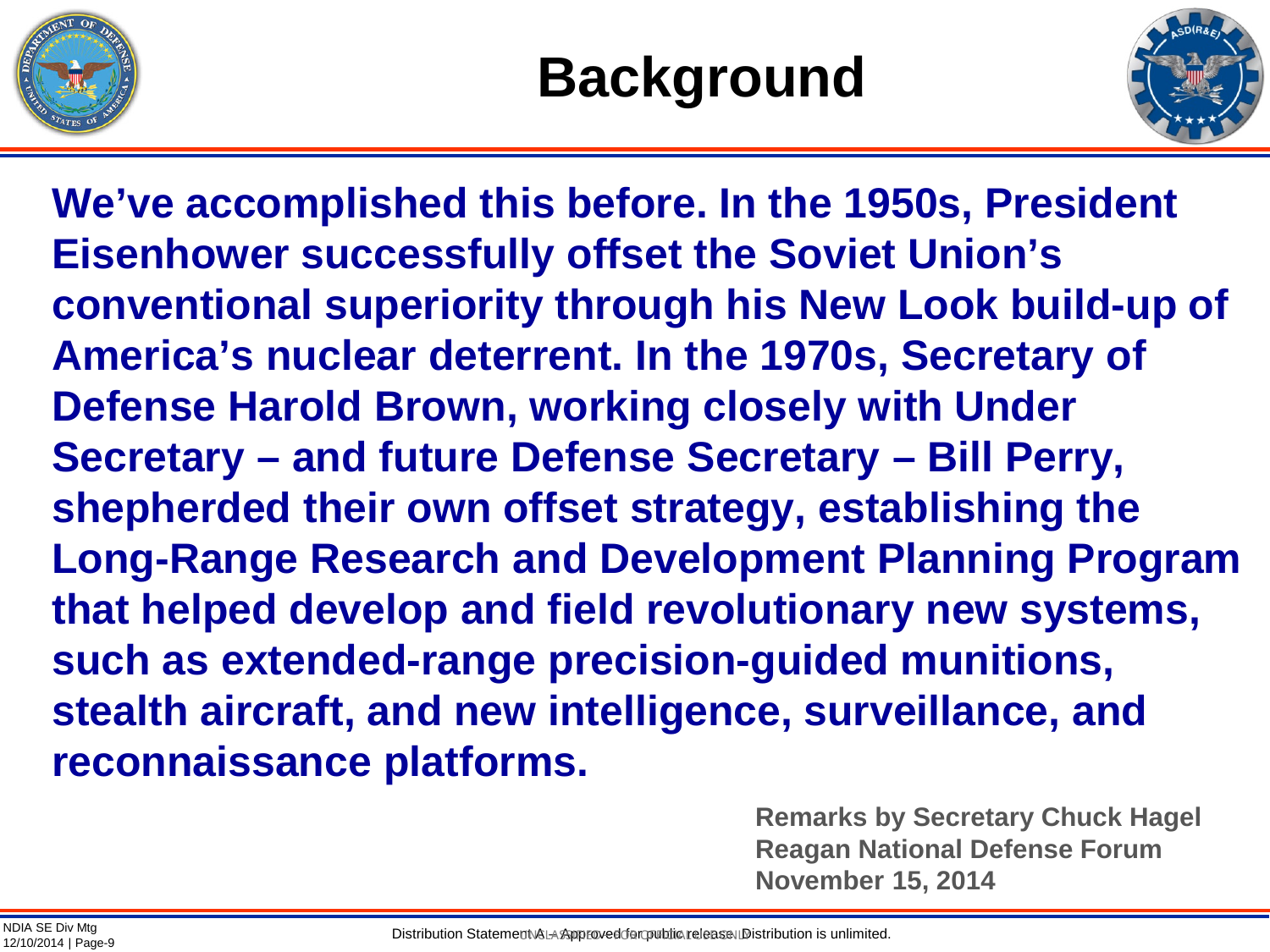

# **Long-Range R&D Plan (LRRDP) Approach**



**Identify high-payoff enabling technology investments that could:**

- **Provide an opportunity to shape key future US materiel investments**
- **Offer opportunities to shape the trajectory of future competition for technical superiority, and**
- **Will focus on technology that can be moved into development programs within the next five years.**

**http://www.defenseinnovationmarketplace.mil/LRRDP.html**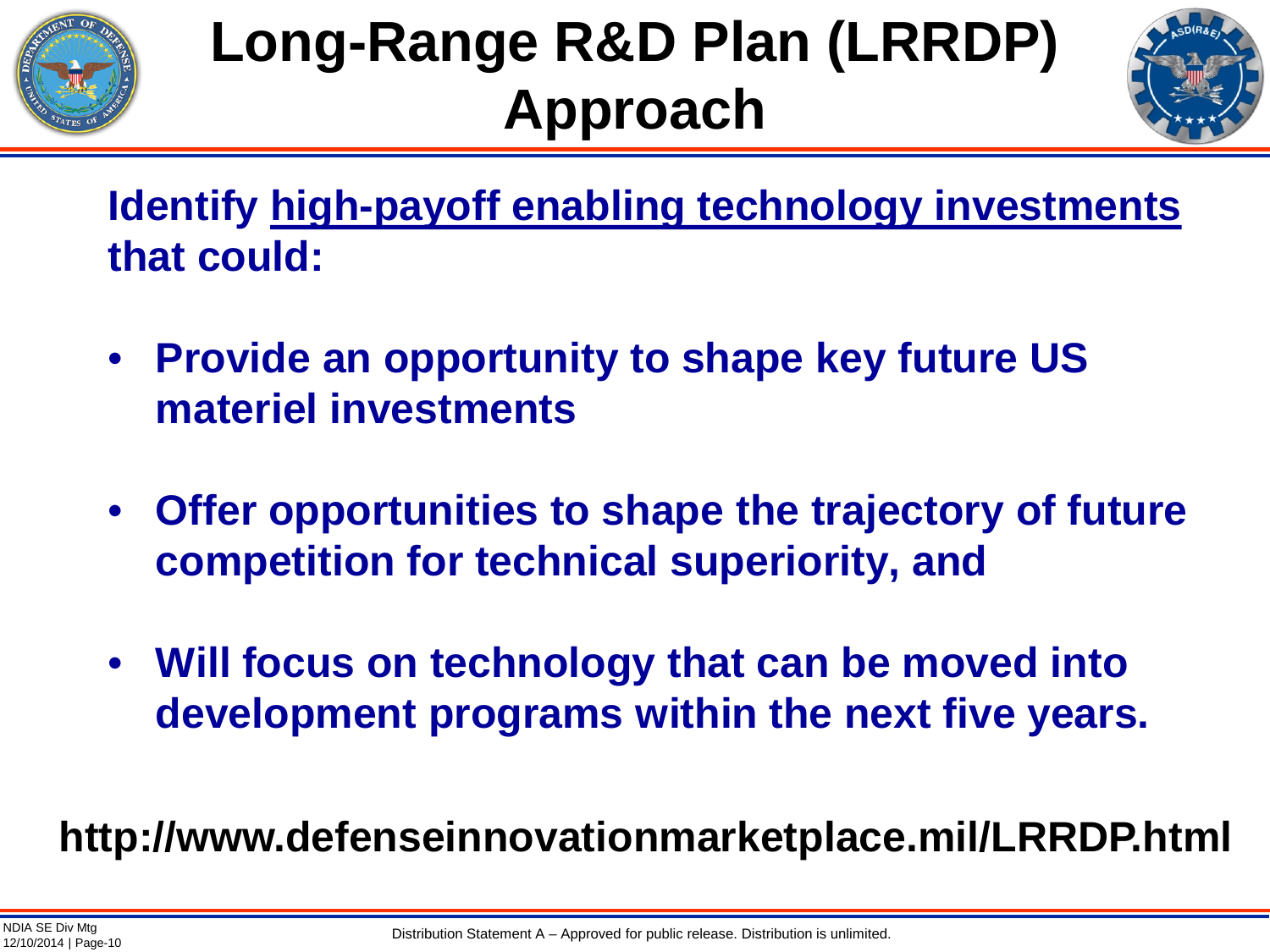

# **LRRDP Organization**



NDIA SE Div Mtg<br>12/10/2014 | Page-11

12/10/2014 | Page-11 Distribution Statement A – Approved for public release. Distribution is unlimited. **UNCLASSIFIED – FOR OFFICIAL USE ONLY**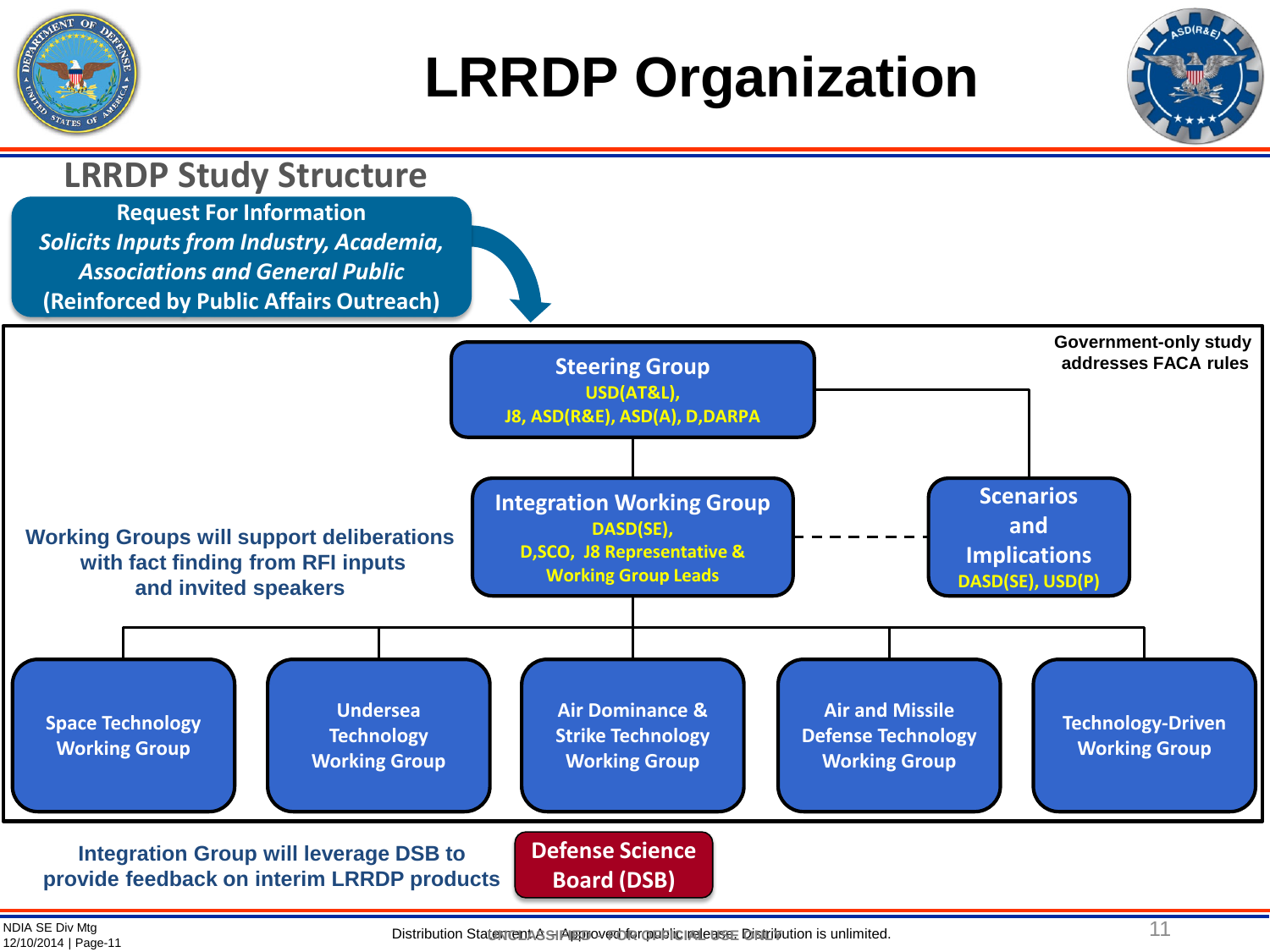

# **LRRDP Request for Information Approach**



### • **Five focus areas**

- 1. Space Technologies
- 2. Undersea Technologies
- 3. Air Dominance and Strike Technologies
- 4. Air and Missile Defense Technologies
- 5. Technology-Driven Concepts

### • **Submissions**

- Abstracts accepted from general public describing specific technologies and use cases or implementation concepts
- Will accommodate both unclassified and classified abstracts

## • **Timeline**

- Initial close out 45 days after RFI release
- Monthly rolling close outs every 30 days thereafter until April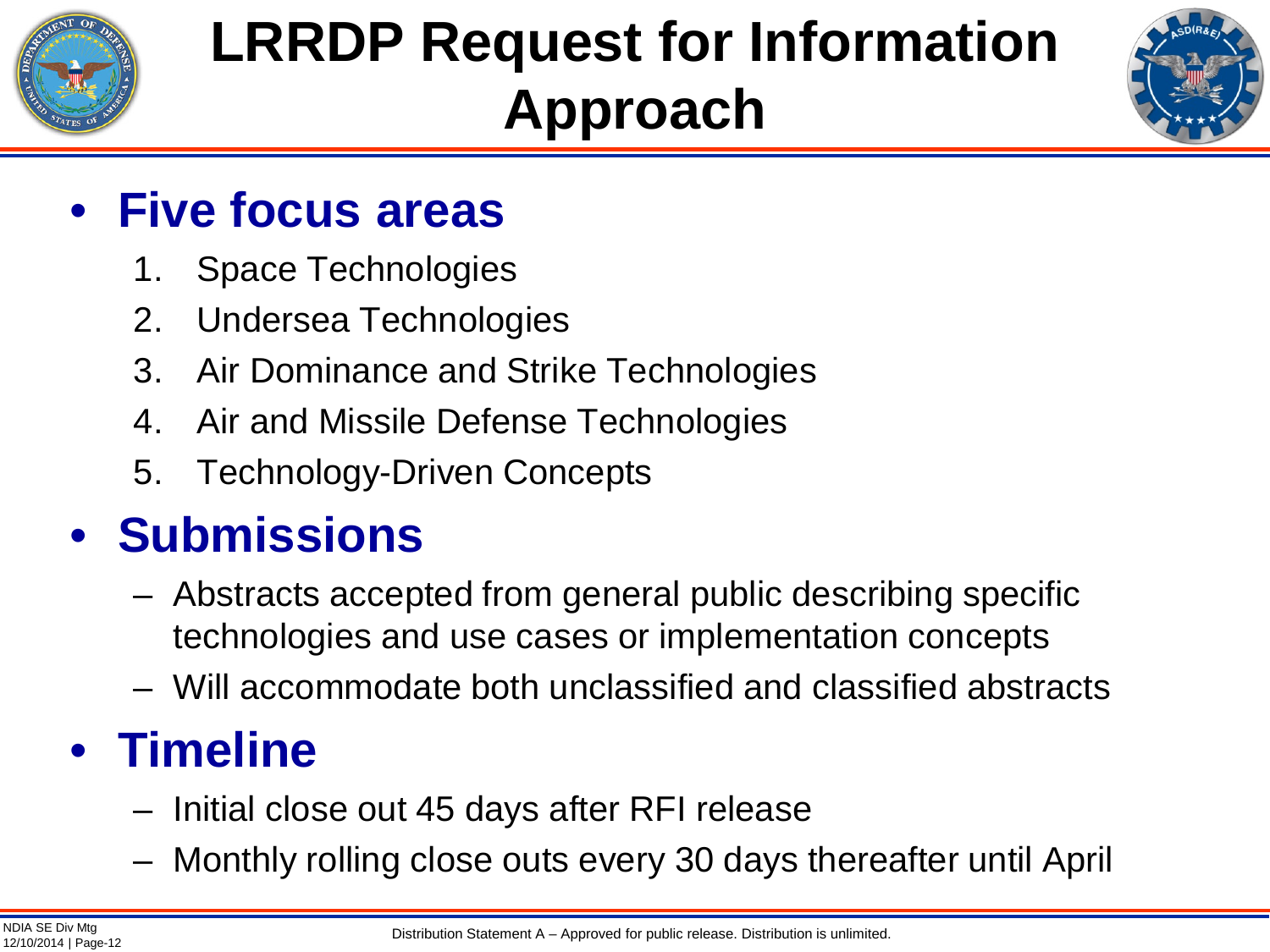

## **Better Buying Power 3.0 (Draft)**

**Achieving Dominant Capabilities Through Technical Excellence and Innovation**



#### **Achieve Affordable Programs**

• **Continue to set and enforce affordability caps**

### **Achieve Dominant Capabilities While Controlling Lifecycle Costs**

- **Strengthen and expand "should cost" based cost management**
- **Build stronger partnerships between the acquisition, requirements, and intelligence communities**
- **Anticipate and plan for responsive and emerging threats**
- **Institutionalize stronger DoD level Long Range R&D Planning**

### **Incentivize Productivity in Industry and Government**

- **Align profitability more tightly with Department goals**
- **Employ appropriate contract types, but increase the use of incentive type contracts**
- **Expand the superior supplier incentive program across DoD**
- **Increase effective use of Performance-Based Logistics**
- **Remove barriers to commercial technology utilization**
- **Improve the return on investment in DoD laboratories**
- **Increase the productivity of IR&D and CR&D**

### **Incentivize Innovation in Industry and Government**

- **Increase the use of prototyping and experimentation**
- **Emphasize technology insertion and refresh in program planning**
- **Use Modular Open Systems Architecture to stimulate innovation**
- **Increase the return on Small Business Innovation Research (SBIR)**
- **Provide draft technical requirements to industry early and engage industry in funded concept definition to support requirements definition**
- **Provide clear "best value" definitions so industry can propose and DoD can choose wisely**

### **Eliminate Unproductive Processes and Bureaucracy**

- **Emphasize Acquisition Executive, Program Executive Office and Program Manager responsibility, authority, and accountability**
- **Reduce cycle times while ensuring sound investments**
- **Streamline documentation requirements and staff reviews**

### **Promote Effective Competition**

- **Create and maintain competitive environments**
- **Improve technology search and outreach in global markets**

### **Improve Tradecraft in Acquisition of Services**

- **Increase small business participation, including more effective use of market research**
- **Strengthen contract management outside the normal acquisition chain**
- **Improve requirements definition**
- **Improve the effectiveness and productivity of contracted engineering and technical services**

### **Improve the Professionalism of the Total Acquisition Workforce**

- **Establish higher standards for key leadership positions**
- **Establish stronger professional qualification requirements for all acquisition specialties**
- **Strengthen organic engineering capabilities**
- **Ensure the DoD leadership for development programs is technically qualified to manage R&D activities**
- **Improve our leaders' ability to understand and mitigate technical risk**
- **Increase DoD support for Science, Technology, Engineering and Mathematics (STEM) education**

### **Continue Strengthening Our Culture of Cost Consciousness, Professionalism, and Technical Excellence**

Distribution Statement A – Approved for public release. Distribution is unlimited.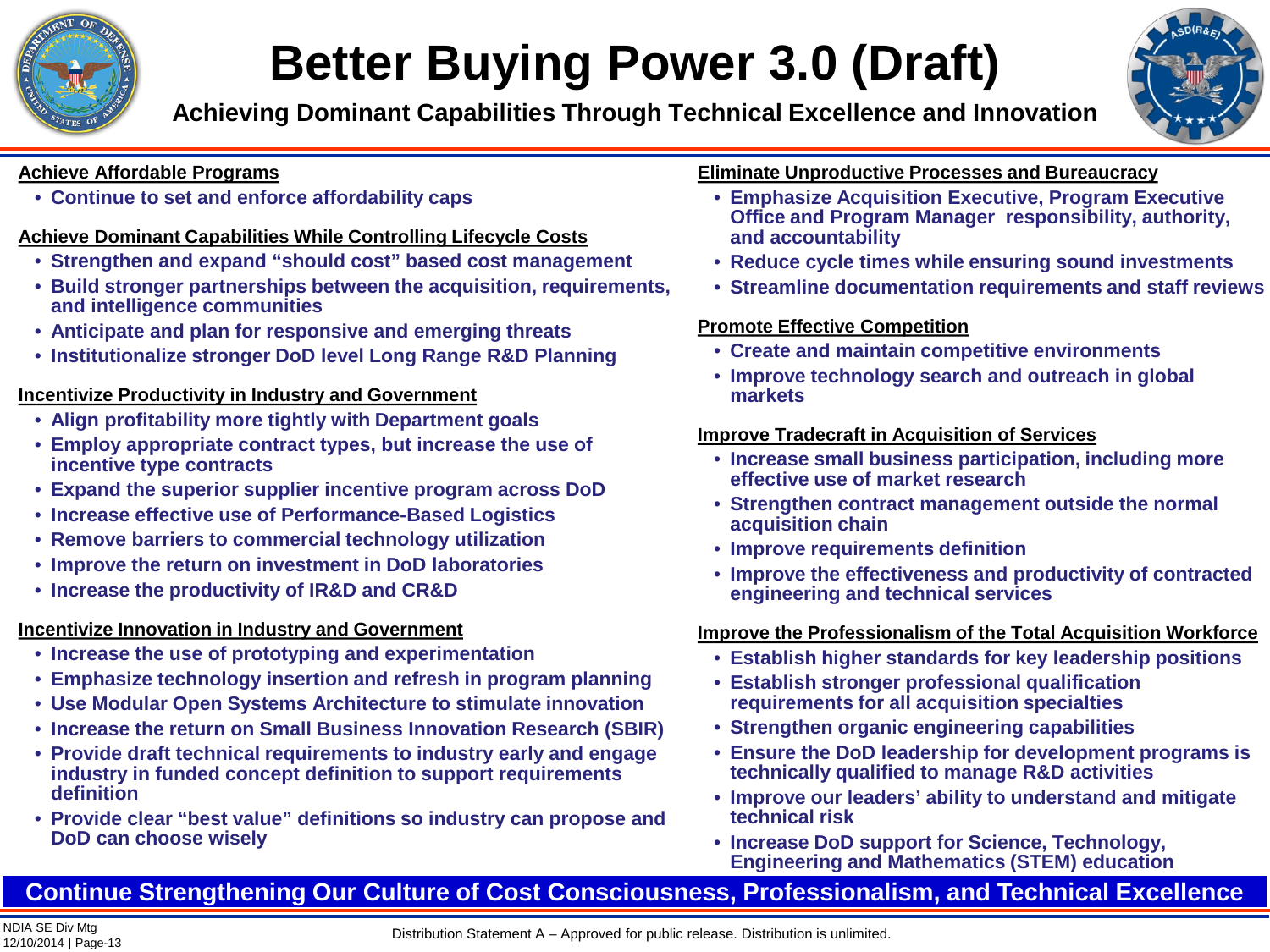

# **Join the BBP 3.0 Discussion**



**We Want Your Feedback: https://www.betterbuying3.com/**

**Better Buying Power Website for past and current BBP resource materials: http://bbp.dau.mil** 

**Join our conversation: OSD.ATL.BBP@mail.mil**



Distribution Statement A – Approved for public release. Distribution is unlimited.